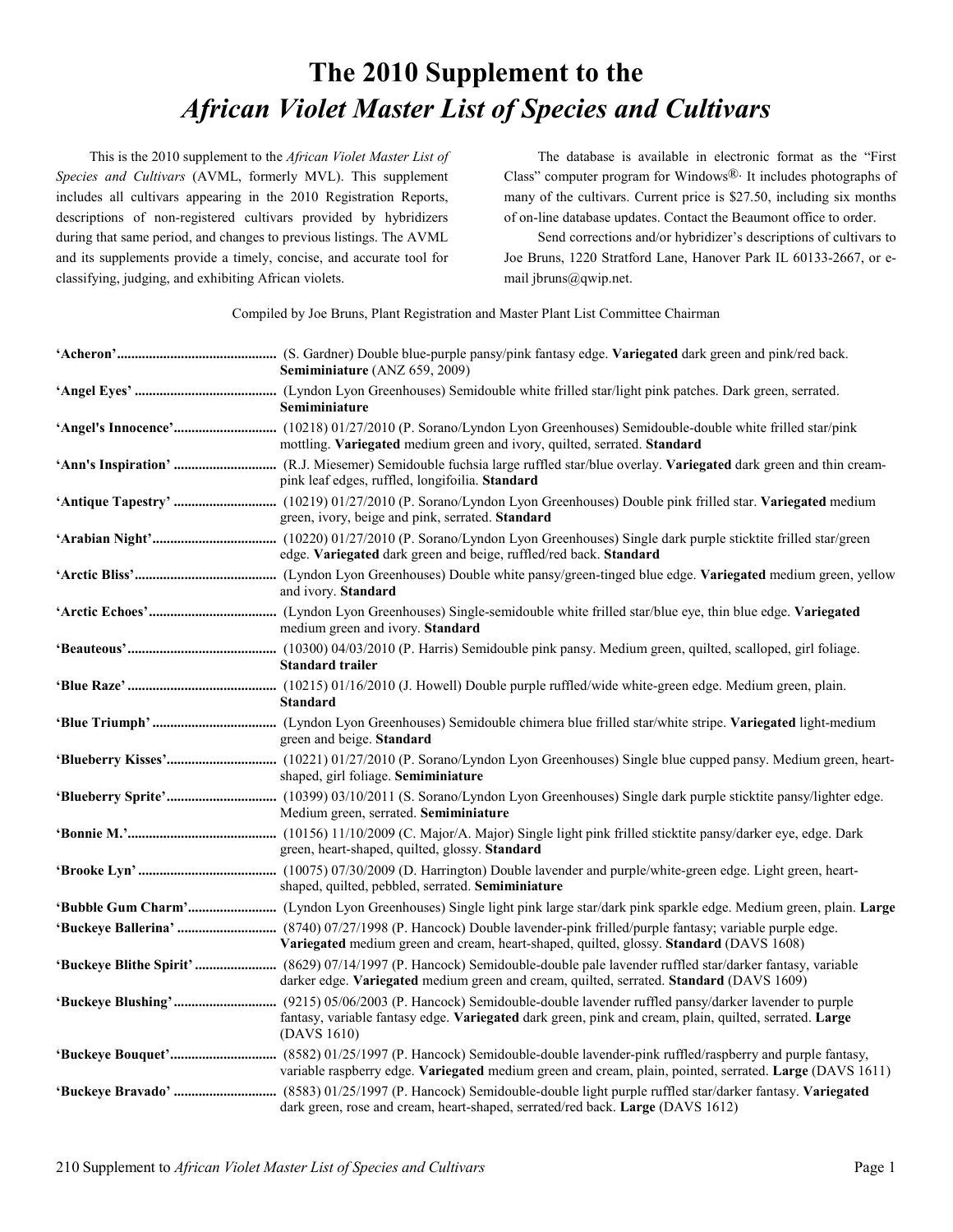| dark green, pink and cream, plain, pointed, serrated. Standard (DAVS 1613)                                                                                                                                                                                      |
|-----------------------------------------------------------------------------------------------------------------------------------------------------------------------------------------------------------------------------------------------------------------|
| pink, heart-shaped, glossy/red back. Large (DAVS 1614)                                                                                                                                                                                                          |
| and cream, plain, glossy, serrated/red back. Large (DAVS 1615)                                                                                                                                                                                                  |
| ruffled edge. Variegated dark green, pink and cream, plain/red back. Large (DAVS 1616)                                                                                                                                                                          |
| 'Buckeye Cherry Topping'  (8743) 07/27/1998 (P. Hancock) Single-semidouble bright pink sticktite pansy/cherry frilled edge.<br>Variegated black-green, cream and pink, plain, glossy/red back. Large (DAVS 1617)                                                |
| dark green, pink and cream, plain, glossy, serrated/red back. Large (DAVS 1618)                                                                                                                                                                                 |
| edge. Variegated dark green, pink and cream, plain/red back. Large (DAVS 1619)                                                                                                                                                                                  |
| 'Buckeye Country Gal' (8883) 08/10/2000 (P. Hancock) Semidouble light fuchsia large ruffled pansy/variable lavender-purple<br>fantasy. Variegated dark green, pink and cream, heart-shaped, glossy, serrated/red back. Large (DAVS<br>1620)                     |
| 'Buckeye Cranberry Sparkler' (8745) 07/27/1998 (P. Hancock) Semidouble bright pink ruffled pansy/variable raspberry fantasy; raspberry<br>edge. Variegated dark green, cream and pink, plain, glossy/red back. Large (DAVS 1621)                                |
| 1622)                                                                                                                                                                                                                                                           |
| 'Buckeye Especially Mine'  (9065) 06/25/2001 (P. Hancock) Semidouble pink-lavender ruffled pansy/raspberry and purple fantasy,<br>raspberry-purple edge. Variegated dark green, pink and cream, heart-shaped, glossy, serrated/red back.<br>Large $(DAVS 1623)$ |
| heart-shaped, quilted, glossy, scalloped/red back. Large (DAVS 1624)                                                                                                                                                                                            |
| edge. Variegated dark green, pink and cream, heart-shaped, glossy, serrated/red back. Large (DAVS 1625)                                                                                                                                                         |
| 'Buckeye Leprechaun Charm'  (9412) 04/30/2005 (P. Hancock) Semidouble lavender ruffled pansy/darker top petals, purple band, variable<br>white-green edge. Variegated dark green, pink and cream, plain/red back. Large (DAVS 1626)                             |
| 'Buckeye Love's Caress' (9338) 05/04/2004 (P. Hancock) Single-semidouble lavender frilled pansy/dark purple fantasy, edge.<br>Variegated dark green, cream and pink, pointed, glossy, serrated/red back. Large (DAVS 1627)                                      |
| 'Buckeye Masterpiece'  (9339) 05/04/2004 (P. Hancock) Semidouble-double rose-wine two-tone ruffled pansy/darker top petals.<br>Variegated dark green, cream and pink, pointed, quilted, serrated/red back. Large (DAVS 1628)                                    |
| cream and pink, pointed/red back. Large (DAVS 1629)                                                                                                                                                                                                             |
| 'Buckeye Ohio Friendship'  (9342) 05/04/2004 (P. Hancock) Semidouble-double pink ruffled star. Variegated dark green and pink,<br>plain, glossy/red back. Standard (DAVS 1630)                                                                                  |
| 'Buckeye Scrumptious'  (9668) 07/13/2006 (P. Hancock) Double medium blue large star/variable green-white edge. Variegated<br>medium green and cream, plain. Large (DAVS 1631)                                                                                   |
| 'Buckeye Seductress' (9669) 07/13/2006 (P. Hancock) Double dark lavender star/wide white band, green edge. Variegated<br>medium green and cream, plain. Large (DAVS 1632)                                                                                       |
| 'Buckeye Sentimental Reasons' (9728) 01/20/2007 (P. Hancock) Single-semidouble medium blue fluted pansy/variable white fantasy.<br>Variegated medium green and cream, plain, quilted, glossy, scalloped. Large (DAVS 1633)                                      |
| <b>Buckeye Vavoom'</b> (9671) 07/13/2006 (P. Hancock) Semidouble cranberry large star. Variegated medium green and cream,                                                                                                                                       |
| plain. Large (DAVS 1635)                                                                                                                                                                                                                                        |
|                                                                                                                                                                                                                                                                 |
| star/purple fantasy, lavender-fantasied purple stripe. Dark green, quilted. Standard                                                                                                                                                                            |
| Semiminiature                                                                                                                                                                                                                                                   |
| <b>Standard</b>                                                                                                                                                                                                                                                 |
|                                                                                                                                                                                                                                                                 |
| Miniature trailer                                                                                                                                                                                                                                               |
| <b>Standard trailer</b>                                                                                                                                                                                                                                         |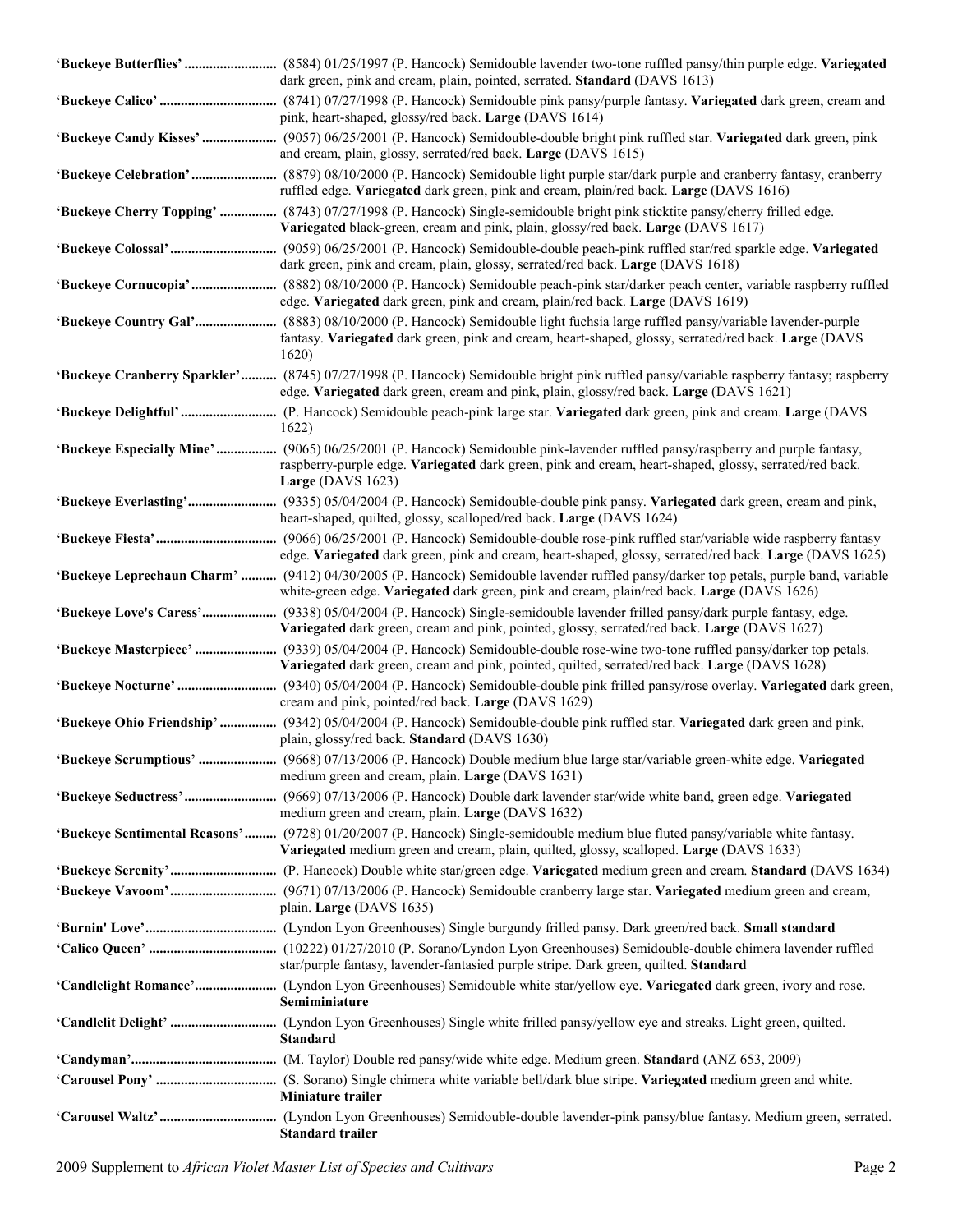| white, plain. Miniature                                                                                                                                                               |
|---------------------------------------------------------------------------------------------------------------------------------------------------------------------------------------|
| back. Standard                                                                                                                                                                        |
| medium green and white, ovate. Standard                                                                                                                                               |
| Semiminiature                                                                                                                                                                         |
| 658, 2009)                                                                                                                                                                            |
| girl foliage. Standard                                                                                                                                                                |
| quilted. Standard                                                                                                                                                                     |
| fantasy, frilled white edge. Variegated dark green and white, ovate, quilted/red back. Large                                                                                          |
| and ivory. Semiminiature                                                                                                                                                              |
| Semiminiature                                                                                                                                                                         |
| white, plain, pointed. Semiminiature                                                                                                                                                  |
| 'Dark Night of the Soul'  (10301) 04/08/2010 (G. McDonald) Semidouble black ruffled pansy/dark coral-red reverse. Variegated<br>medium green and white, ovate, serrated Semiminiature |
|                                                                                                                                                                                       |
|                                                                                                                                                                                       |
| Variegated medium green and ivory. Standard                                                                                                                                           |
|                                                                                                                                                                                       |
| Semiminiature                                                                                                                                                                         |
| 'Dolores' Antique Lavender'  (10295) 03/25/2010 (D. Harrington) Double lavender ruffled pansy/white-green edge. Light green, heart-<br>shaped, quilted, scalloped. Standard           |
| quilted, serrated/red back. Semiminiature                                                                                                                                             |
| 'Dolores' Moonbeam' (10149) 10/10/2009 (D. Harrington) Single pink two-tone pansy. Medium-dark green, heart-shaped,<br>quilted/red back. Semiminiature                                |
| shaped, quilted, serrated/red back. Semiminiature                                                                                                                                     |
| green, heart-shaped, hairy/red back. Semiminiature                                                                                                                                    |
| serrated/red back. Semiminiature                                                                                                                                                      |
| quilted, serrated. Miniature                                                                                                                                                          |
| Semiminiature                                                                                                                                                                         |
| green, wavy. Standard                                                                                                                                                                 |
|                                                                                                                                                                                       |
|                                                                                                                                                                                       |
| plain, quilted. Standard                                                                                                                                                              |
| green, longifolia. Standard (Russ/Ukr)                                                                                                                                                |
| plain. Standard (Russ/Ukr)                                                                                                                                                            |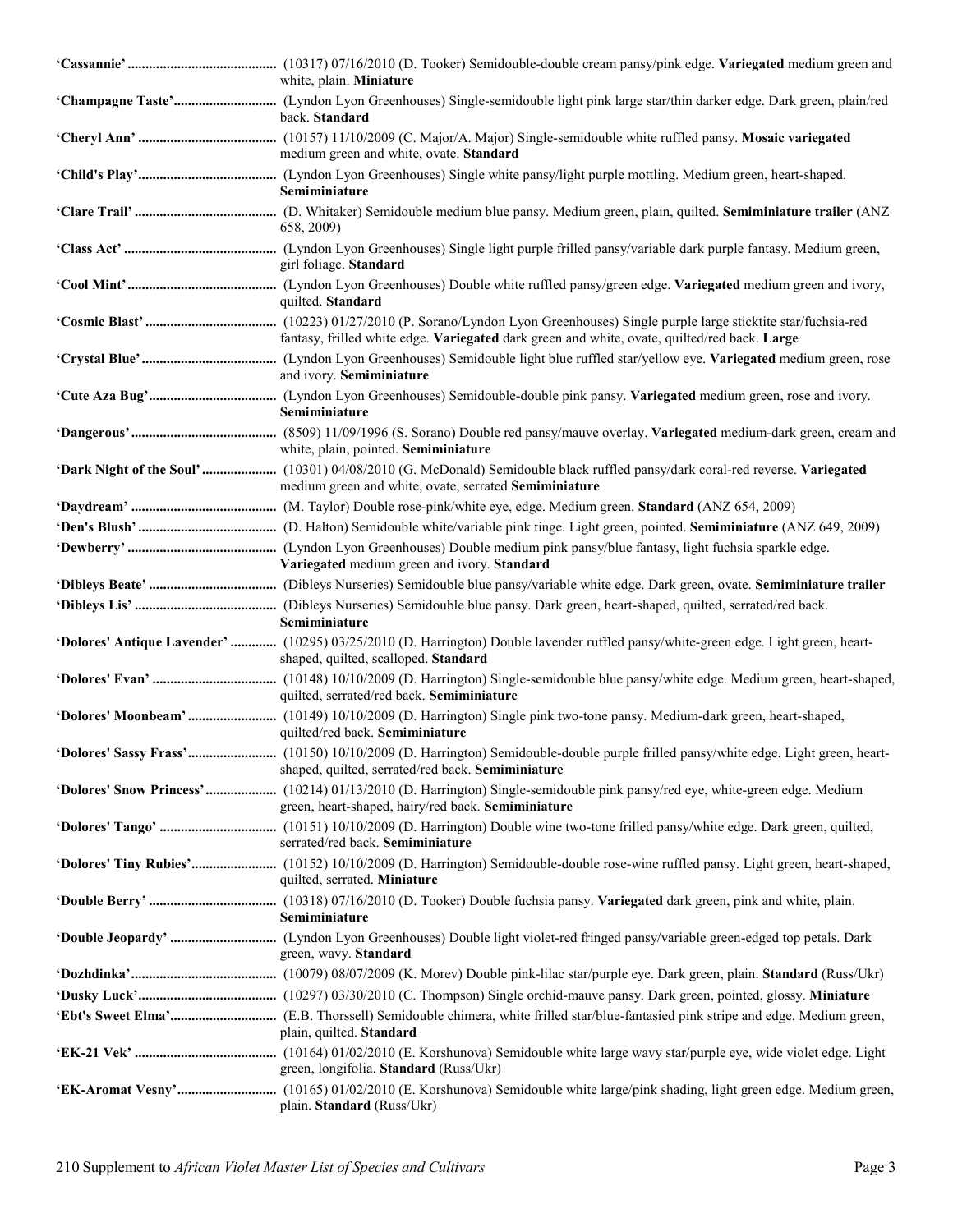| (Russ/Ukr)                                                                                                                                                                  |
|-----------------------------------------------------------------------------------------------------------------------------------------------------------------------------|
| Standard (Russ/Ukr)                                                                                                                                                         |
|                                                                                                                                                                             |
| (Russ/Ukr)                                                                                                                                                                  |
| (Russ/Ukr)                                                                                                                                                                  |
| 'EK-Boginia Utrennei Zari' (10171) 01/02/2010 (E. Korshunova) Double pale pink large wavy star/wide white edge. Medium green,<br>plain. Standard (Russ/Ukr)                 |
| (Russ/Ukr)                                                                                                                                                                  |
| pink, longifolia. Standard (Russ/Ukr)                                                                                                                                       |
| Standard (Russ/Ukr)                                                                                                                                                         |
| Standard (Russ/Ukr)                                                                                                                                                         |
| Medium green, plain. Standard (Russ/Ukr)                                                                                                                                    |
| <b>'EK-Dzhokonda'</b> (10177) 01/02/2010 (E. Korshunova) Semidouble-double smoky raspberry large star/lighter edge. Medium<br>green, plain. Standard (Russ/Ukr)             |
| green, plain. Standard (Russ/Ukr)                                                                                                                                           |
| 'EK-Farforovaia Svad'ba'  (10179) 01/02/2010 (E. Korshunova) Double white large wavy star/light blue shading. Medium green, plain.<br>Standard (Russ/Ukr)                   |
| <b>'EK-Golub' Mira'</b> (10180) 01/02/2010 (E. Korshunova) Double white large star. Medium green, plain. Standard (Russ/Ukr)                                                |
| Medium green, plain. Standard (Russ/Ukr)                                                                                                                                    |
| 'EK-Klubnichnyi Potselui' (10182) 01/02/2010 (E. Korshunova) Single strawberry-red large wavy star. Variegated dark green, cream<br>and pink, plain. Standard (Russ/Ukr)    |
| 'EK-Korallovaia Rybka'  (10183) 01/02/2010 (E. Korshunova) Semidouble-double coral large/purple-red tips. Medium green, plain.<br>Standard (Russ/Ukr)                       |
| Standard (Russ/Ukr)                                                                                                                                                         |
| Light green, quilted. <b>Standard</b> (Russ/Ukr)                                                                                                                            |
| <b>Standard</b> (Russ/Ukr)                                                                                                                                                  |
| 'EK-Materinskaia Liubov''  (10187) 01/02/2010 (E. Korshunova) Double dark raspberry-purple large wavy star/coral rays. Dark green,<br>plain. Standard (Russ/Ukr)            |
| Variegated medium green and cream, plain. Standard (Russ/Ukr)                                                                                                               |
| Dark green, plain. Standard (Russ/Ukr)                                                                                                                                      |
| Medium green, plain. Standard (Russ/Ukr)                                                                                                                                    |
| plain. Standard (Russ/Ukr)                                                                                                                                                  |
| 'EK-Podarok na Rozhdestvo' (10192) 01/02/2010 (E. Korshunova) Semidouble-double light raspberry large wavy star/wide white edge.<br>Light green, plain. Standard (Russ/Ukr) |
| <b>Standard</b> (Russ/Ukr)                                                                                                                                                  |
| <b>Standard</b> (Russ/Ukr)                                                                                                                                                  |
| green, plain. Standard (Russ/Ukr)                                                                                                                                           |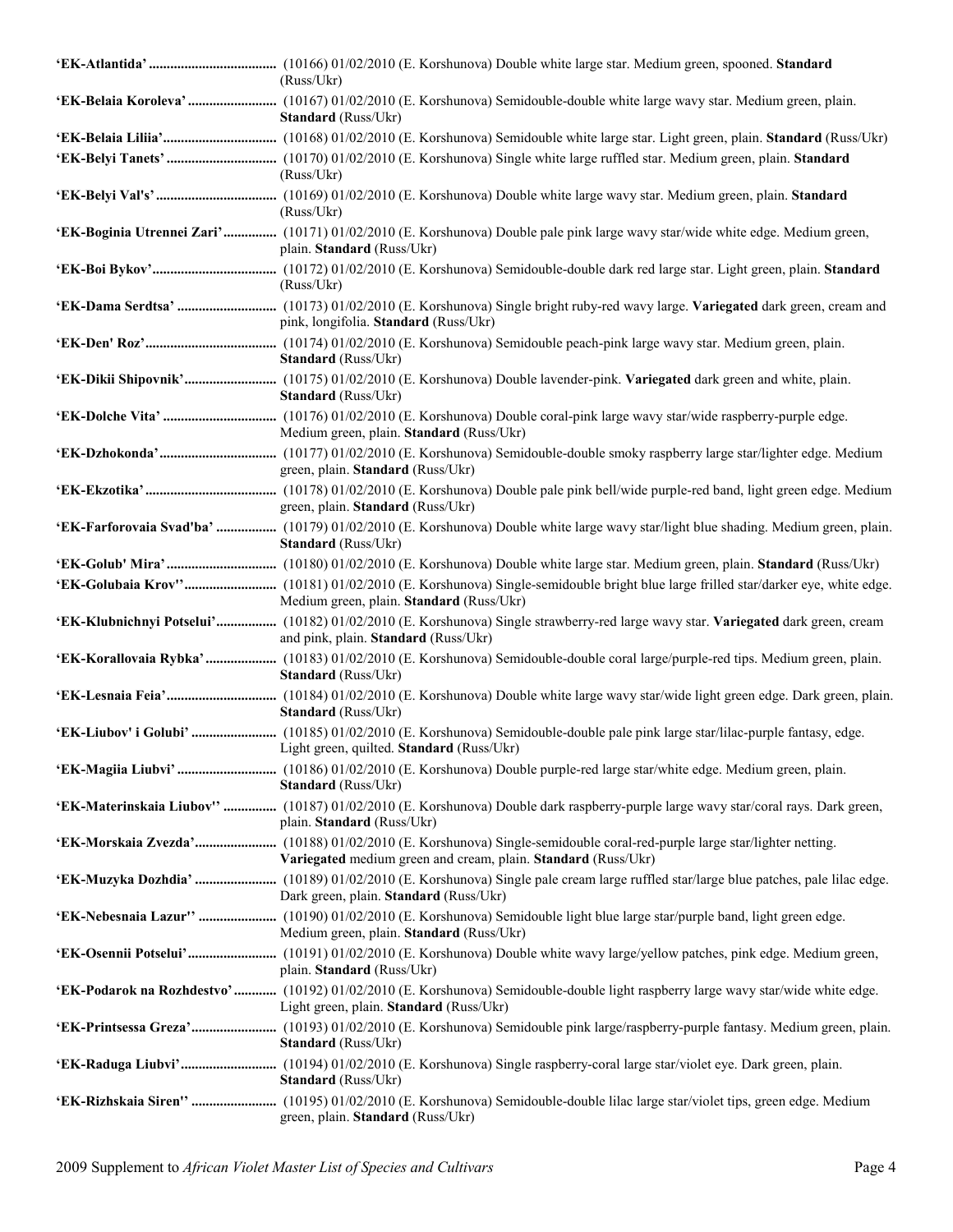| <b>Standard</b> (Russ/Ukr)                                                                                                                                                        |
|-----------------------------------------------------------------------------------------------------------------------------------------------------------------------------------|
| 'EK-Rozovyi Flamingo' (10197) 01/02/2010 (E. Korshunova) Single smoky pink large wavy star/white-green edge. Variegated dark<br>green, cream and pink, plain. Standard (Russ/Ukr) |
|                                                                                                                                                                                   |
| <b>Standard</b> (Russ/Ukr)                                                                                                                                                        |
| <b>Standard</b> (Russ/Ukr)                                                                                                                                                        |
| Variegated dark green, cream and pink, plain. Standard (Russ/Ukr)                                                                                                                 |
| <b>Standard</b> (Russ/Ukr)                                                                                                                                                        |
| longifolia. Standard (Russ/Ukr)                                                                                                                                                   |
| 'EK-Tsaritsa Magnoliia'  (10204) 01/02/2010 (E. Korshunova) Double white large. Light green, plain. Standard (Russ/Ukr)                                                           |
| <b>Standard</b> (Russ/Ukr)                                                                                                                                                        |
| <b>Standard</b> (Russ/Ukr)                                                                                                                                                        |
| 'EK-Vishnevaia Metel'' (10207) 01/02/2010 (E. Korshunova) Semidouble-double bright cherry-red large. Dark green, longifolia.<br><b>Standard</b> (Russ/Ukr)                        |
| <b>Standard</b> (Russ/Ukr)                                                                                                                                                        |
| 'EK-Volshebnitsa Vesna'  (10209) 01/02/2010 (E. Korshunova) Semidouble-double lavender-pink large wavy star/orchid eye. Medium<br>green, plain. Standard (Russ/Ukr)               |
| 'EK-Vozdushnyi Potselui' (10210) 01/02/2010 (E. Korshunova) Double bright pink large wavy star/white edge. Medium green, plain.<br><b>Standard</b> (Russ/Ukr)                     |
| 'EK-Zelenye Iablochki' (10211) 01/02/2010 (E. Korshunova) Double green large star/blue eye. Medium green, plain. Standard<br>(Russ/Ukr)                                           |
| 'EK-Zimniaia Vishnia' (10212) 01/02/2010 (E. Korshunova) Semidouble cherry red wavy large/white edge. Medium green, plain.<br><b>Standard</b> (Russ/Ukr)                          |
| Variegated medium green, cream and white, plain. Standard (Russ/Ukr)                                                                                                              |
| Semiminiature                                                                                                                                                                     |
| green, serrated, <b>Standard</b>                                                                                                                                                  |
| fantasy; blue stripe. Variegated dark green and ivory, quilted/red back. Semiminiature                                                                                            |
| Semiminiature                                                                                                                                                                     |
| edge. Variegated medium green and ivory. Standard                                                                                                                                 |
| <b>Standard</b>                                                                                                                                                                   |
|                                                                                                                                                                                   |
| fantasy. Dark green, wavy. Standard                                                                                                                                               |
| green, plain, serrated. Large                                                                                                                                                     |
|                                                                                                                                                                                   |
| Crown variegated dark green, yellow and beige, ovate. Semiminiature                                                                                                               |
| pansy/dark violet-red band, thin light pink edge. Medium green, quilted, serrated. Large                                                                                          |
|                                                                                                                                                                                   |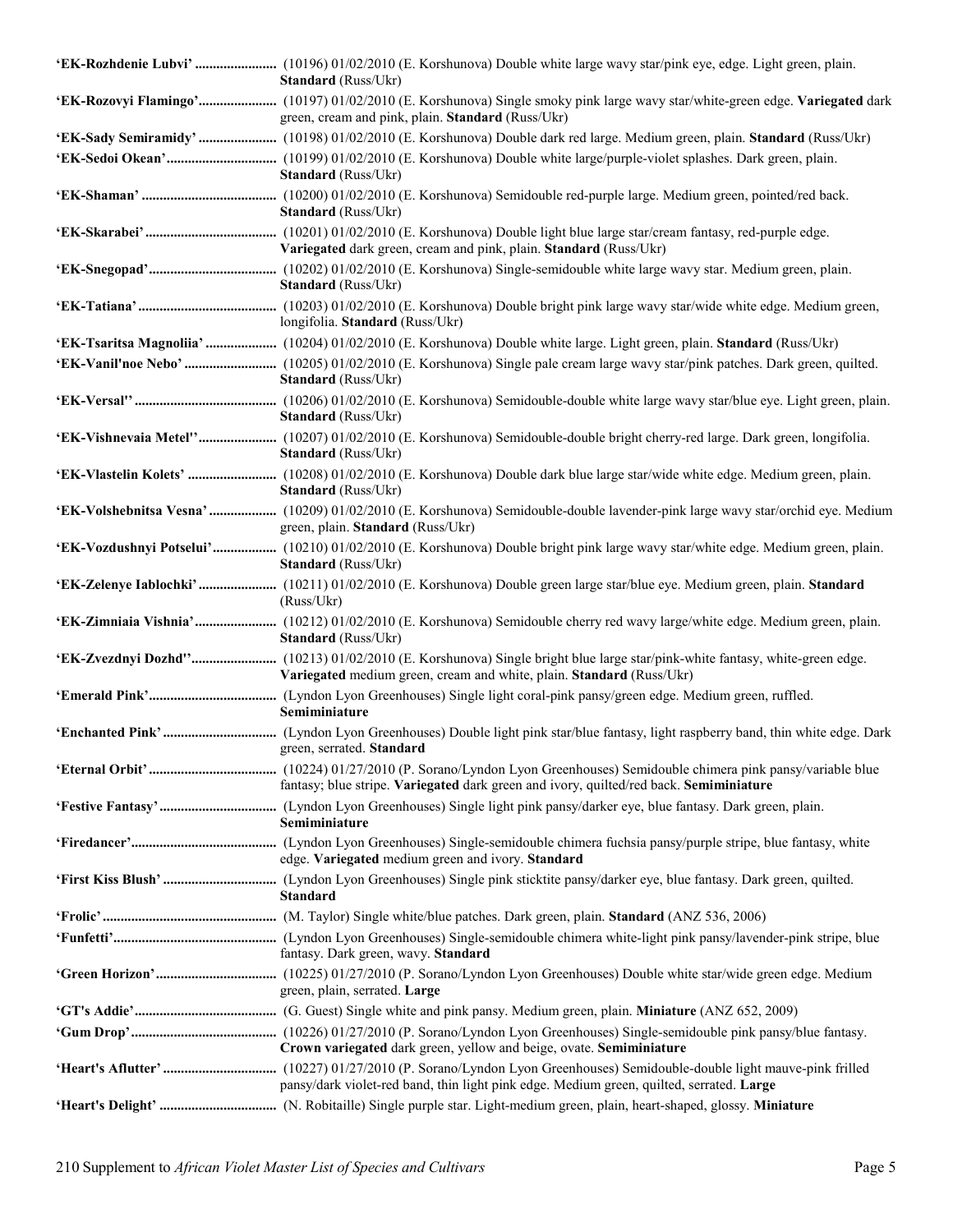| green, ovate, quilted. Semiminiature                                                 |
|--------------------------------------------------------------------------------------|
| green, serrated. Standard                                                            |
| and ivory. Semiminiature                                                             |
| ruffled. Standard                                                                    |
| <b>Standard</b>                                                                      |
| pink, ovate, spooned, scalloped. Standard (Russ/Ukr)                                 |
| scalloped. Standard (Russ/Ukr)                                                       |
| medium green and white, spooned, scalloped. Semiminiature (Russ/Ukr)                 |
| Medium green, ovate, quilted. Standard (Russ/Ukr)                                    |
| Medium green, pointed, quilted. Standard (Russ/Ukr)                                  |
| white, ovate, wavy, scalloped. Standard (Russ/Ukr)                                   |
| green, quilted, scalloped. Semiminiature (Russ/Ukr)                                  |
| medium green, white and yellow, ovate, scalloped. Standard (Russ/Ukr)                |
| green, yellow and ivory, quilted, scalloped. Standard (Russ/Ukr)                     |
| green, ivory and rose, quilted, serrated. Standard (Russ/Ukr)                        |
| green, ovate, quilted. Standard (Russ/Ukr)                                           |
| green, quilted, scalloped. Standard (Russ/Ukr)                                       |
| pink. Small standard                                                                 |
| plain. Standard                                                                      |
| <b>Standard</b>                                                                      |
| petals, blue-edged bottom petals. Medium green, heart-shaped, quilted. Semiminiature |
| pink, pointed, ruffled, serrated. Standard                                           |
| Semiminiature                                                                        |
| (ANZ 559, 2003)                                                                      |
| 1996)                                                                                |
| trailer (ANZ 657, 2009)                                                              |
| 2001)                                                                                |
| 509, 2001)                                                                           |
| 513, 2001)                                                                           |
|                                                                                      |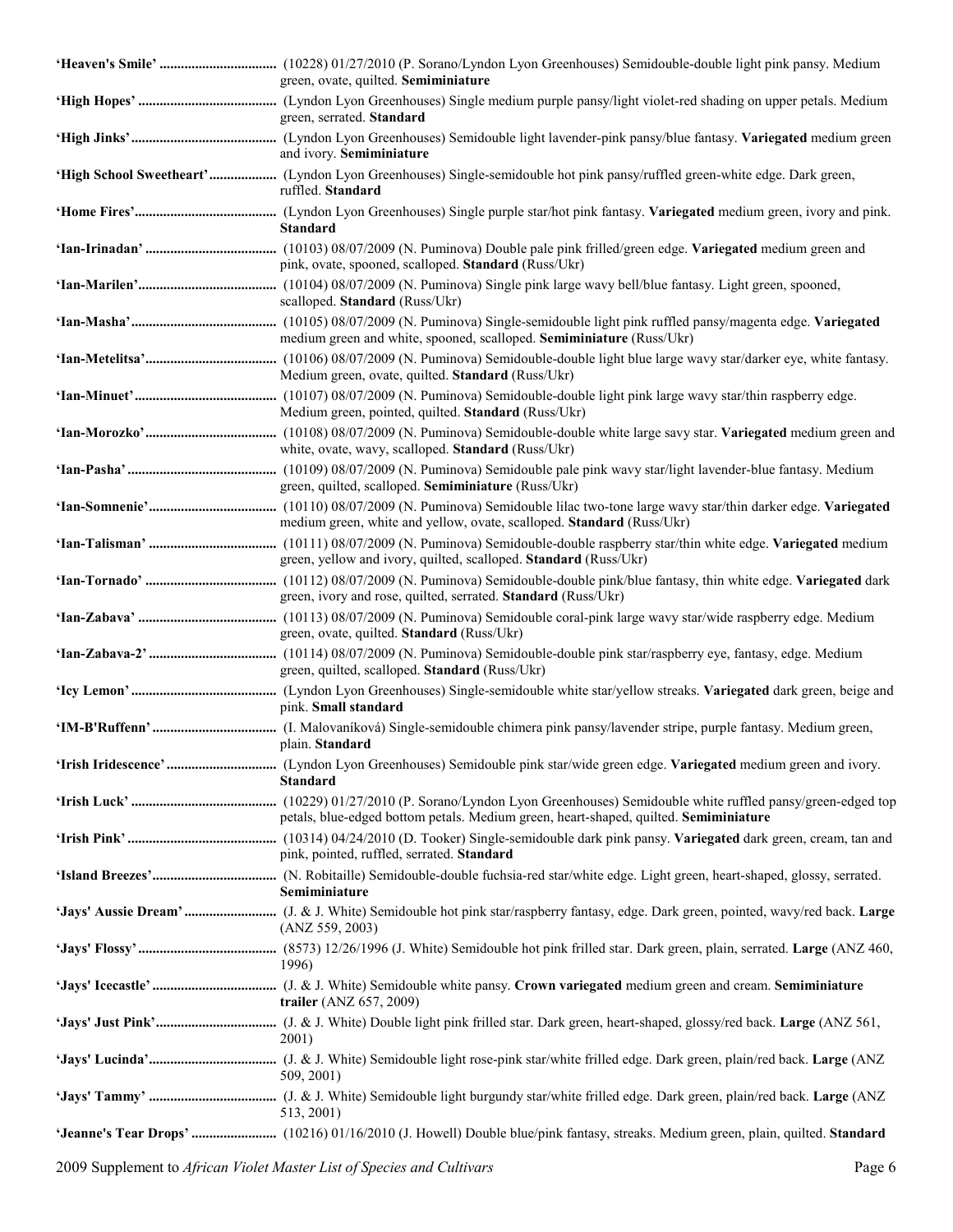| and pink, serrated/red back. Standard             |
|---------------------------------------------------|
| serrated/red back. Standard trailer               |
| <b>Standard</b>                                   |
| Miniature (DAVS 1636)                             |
| Semiminiature (DAVS 1637)                         |
| (DAVS 1638)                                       |
| Miniature (TX Hyb, DAVS 1639)                     |
| Semiminiature (TX Hyb, DAVS 1640)                 |
| Semiminiature (DAVS 1641)                         |
| Hyb, DAVS 1642)                                   |
| Semiminiature (DAVS 1643)                         |
|                                                   |
| Hyb, DAVS 1645)                                   |
| white, wavy. Semiminiature (DAVS 1646)            |
| 1647)                                             |
|                                                   |
| DAVS 1649)                                        |
|                                                   |
| DAVS 1651)                                        |
|                                                   |
|                                                   |
| Hyb, DAVS 1654)                                   |
| gold, plain. Miniature (DAVS 1655)                |
| 1656)                                             |
| 1657)                                             |
| DAVS 1658)                                        |
| Semiminiature (DAVS 1659)                         |
| green and white, plain. Semiminiature (DAVS 1660) |
| (TX Hyb, DAVS 1661)                               |
|                                                   |
| plain. Miniature (TX Hyb, DAVS 1663)              |
| (DAVS 1664)                                       |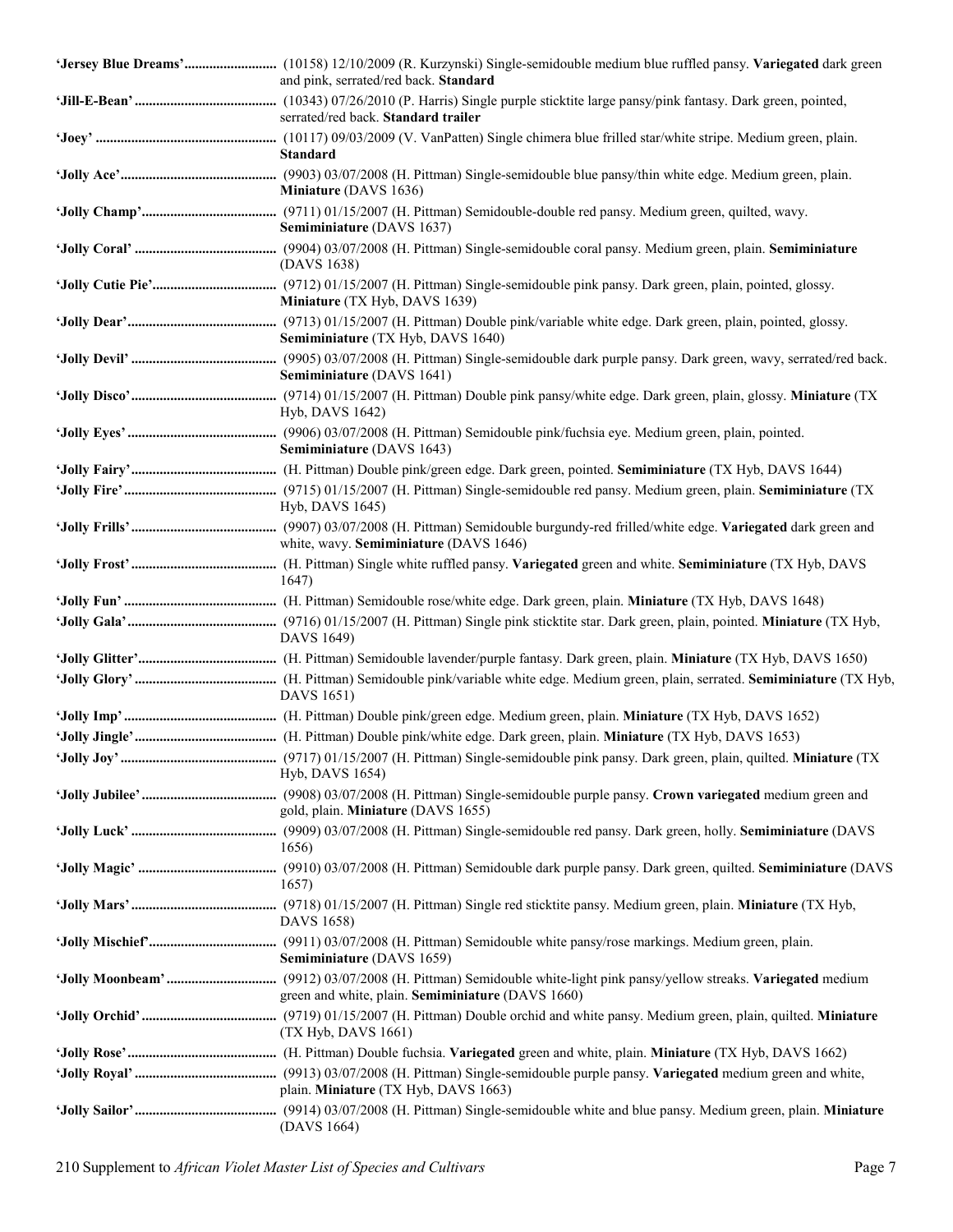| Semiminiature (TX Hyb, DAVS 1665)                                                                                                                                      |
|------------------------------------------------------------------------------------------------------------------------------------------------------------------------|
|                                                                                                                                                                        |
|                                                                                                                                                                        |
| 1667)                                                                                                                                                                  |
| white, ovate. Semiminiature (TX Hyb, DAVS 1668)                                                                                                                        |
| (TX Hyb)                                                                                                                                                               |
| 1669)                                                                                                                                                                  |
| dark green and ivory, plain/red back. Standard                                                                                                                         |
| shaped, quilted/red back. Standard                                                                                                                                     |
| shaped, glossy/red back. Standard                                                                                                                                      |
| quilted, serrated. Standard (Russ/Ukr)                                                                                                                                 |
| green, spooned, serrated. Standard                                                                                                                                     |
|                                                                                                                                                                        |
|                                                                                                                                                                        |
| shaped, quilted, hairy, wavy. Standard                                                                                                                                 |
| medium green and cream, wavy. Standard                                                                                                                                 |
|                                                                                                                                                                        |
| Semiminiature                                                                                                                                                          |
| white, plain. Semiminiature                                                                                                                                            |
| Dark green, ovate. Standard (Russ/Ukr)                                                                                                                                 |
| green, quilted, serrated. Standard                                                                                                                                     |
| ivory. Standard                                                                                                                                                        |
| medium green and white, ovate, pointed. Standard (Russ/Ukr)                                                                                                            |
| (Russ/Ukr)                                                                                                                                                             |
| Standard (Russ/Ukr)                                                                                                                                                    |
| scalloped. Standard (Russ/Ukr)                                                                                                                                         |
| plain, ovate, glossy, scalloped. Standard (Russ/Ukr)                                                                                                                   |
| 'LE-Fuksievoe Kruzhevo'  (10256) 02/01/2010 (E. Lebetskaia) Double light fuchsia large star/pink shading, green ruffled edge. Dark<br>green, wavy. Standard (Russ/Ukr) |
| 'LE-Golubye Iubochki'  (10257) 02/01/2010 (E. Lebetskaia) Double light blue large star/white eye. Medium green, plain, ovate,<br>glossy. Standard (Russ/Ukr)           |
| (Russ/Ukr)                                                                                                                                                             |
| wavy. Standard (Russ/Ukr)                                                                                                                                              |
| (Russ/Ukr)                                                                                                                                                             |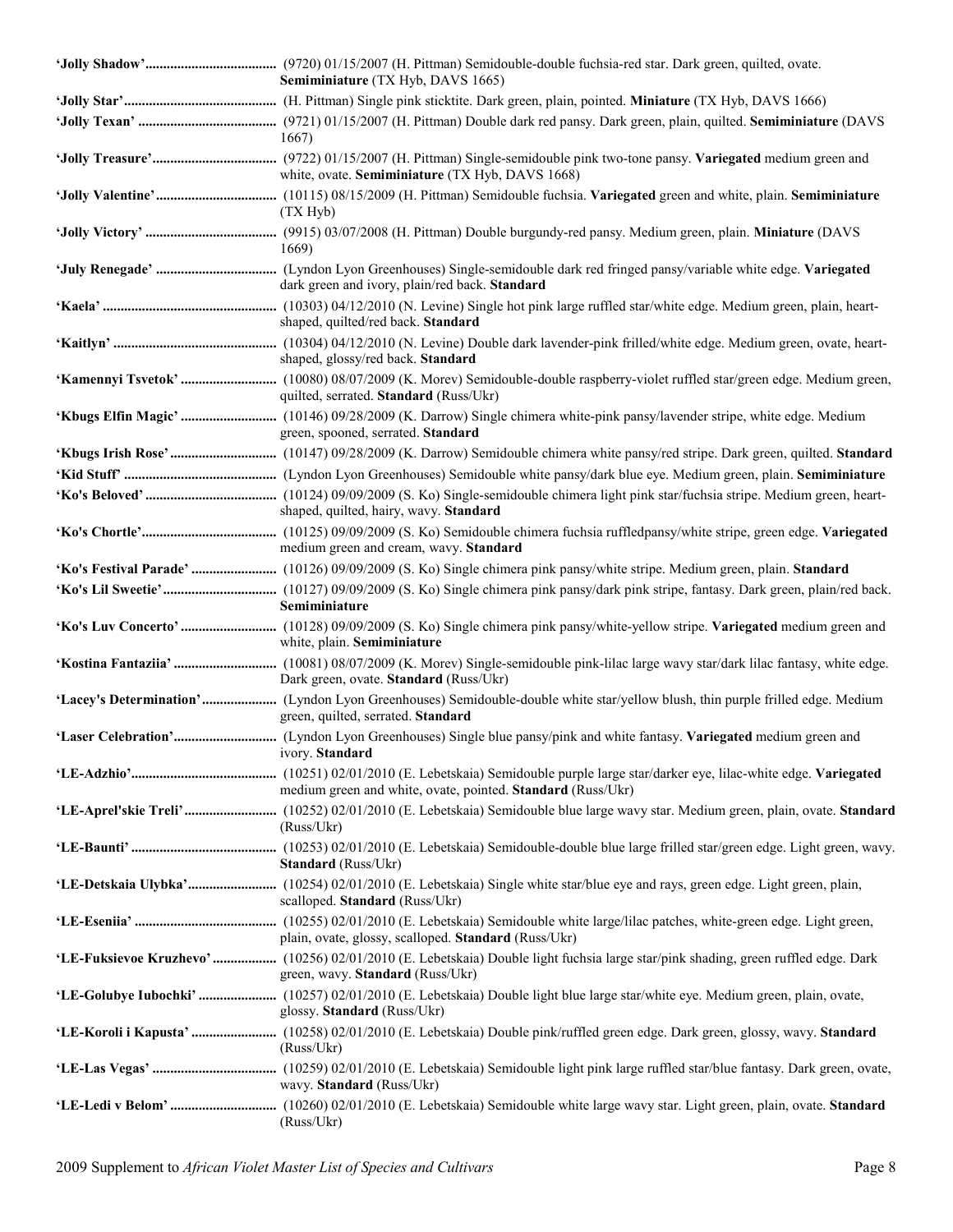| <b>Standard</b> (Russ/Ukr)                                                                                                                                                                                  |
|-------------------------------------------------------------------------------------------------------------------------------------------------------------------------------------------------------------|
| <b>Standard</b> (Russ/Ukr)                                                                                                                                                                                  |
| <b>Standard</b> (Russ/Ukr)                                                                                                                                                                                  |
| heart-shaped, pointed, glossy. Standard (Russ/Ukr)                                                                                                                                                          |
| 'LE-Osenniaia Fantaziia'  (10265) 02/01/2010 (E. Lebetskaia) Semidouble-double light coral-pink large wavy star/blue fantasy. Dark<br>green, plain, ovate/red back. Standard (Russ/Ukr)                     |
| 'LE-Parizhskie Tainy'  (10266) 02/01/2010 (E. Lebetskaia) Semidouble dark lilac-purple wavy star/darker eye, green-gold ruffled<br>edge. Variegated medium green, white and pink, wavy. Standard (Russ/Ukr) |
| 'LE-Persikovoe Siianie' (10267) 02/01/2010 (E. Lebetskaia) Single peach large ruffled star/darker eye. Dark green, plain, heart-<br>shaped, scalloped. Standard (Russ/Ukr)                                  |
| Standard (Russ/Ukr)                                                                                                                                                                                         |
| green, glossy, wavy, scalloped. Standard (Russ/Ukr)                                                                                                                                                         |
| edge. Dark green, wavy. Standard (Russ/Ukr)                                                                                                                                                                 |
| 'LE-Prekrasnaia Kreolka'  (10271) 02/01/2010 (E. Lebetskaia) Semidouble dark blue wavy large star/wide white edge. Medium green,<br>plain, ovate, longifolia. Standard (Russ/Ukr)                           |
| wavy, scalloped. Standard (Russ/Ukr)                                                                                                                                                                        |
| Dark green, wavy. Standard (Russ/Ukr)                                                                                                                                                                       |
| scalloped. Standard (Russ/Ukr)                                                                                                                                                                              |
| (Russ/Ukr)                                                                                                                                                                                                  |
| Medium green, plain, ovate. Standard (Russ/Ukr)                                                                                                                                                             |
| and white, plain. Standard (Russ/Ukr)                                                                                                                                                                       |
| 'LE-Tsarevna Liagushka'  (10277) 02/01/2010 (E. Lebetskaia) Double white large ruffled star. Light green, glossy, wavy. Standard<br>(Russ/Ukr)                                                              |
| 'LE-Tsyganskii Romans' (10278) 02/01/2010 (E. Lebetskaia) Double pink large ruffled star/blue fantasy. Medium green, wavy,<br>scalloped. Standard (Russ/Ukr)                                                |
| shaped, scalloped. Standard (Russ/Ukr)                                                                                                                                                                      |
| 'LE-Velikolepnyi Gosha' (10280) 02/01/2010 (E. Lebetskaia) Semidouble-double white large star/ruffled blue edge. Light green,<br>wavy. Standard (Russ/Ukr)                                                  |
| green, wavy. Standard (Russ/Ukr)                                                                                                                                                                            |
| white, wavy, scalloped. Standard (Russ/Ukr)                                                                                                                                                                 |
| <b>Standard</b> (Russ/Ukr)                                                                                                                                                                                  |
| quilted. Standard (Russ/Ukr)                                                                                                                                                                                |
| <b>Standard</b> (Russ/Ukr)                                                                                                                                                                                  |
| Medium green, pointed. Standard (Russ/Ukr)                                                                                                                                                                  |
| wavy. Standard (Russ/Ukr)                                                                                                                                                                                   |
| <b>Standard</b> (Russ/Ukr)                                                                                                                                                                                  |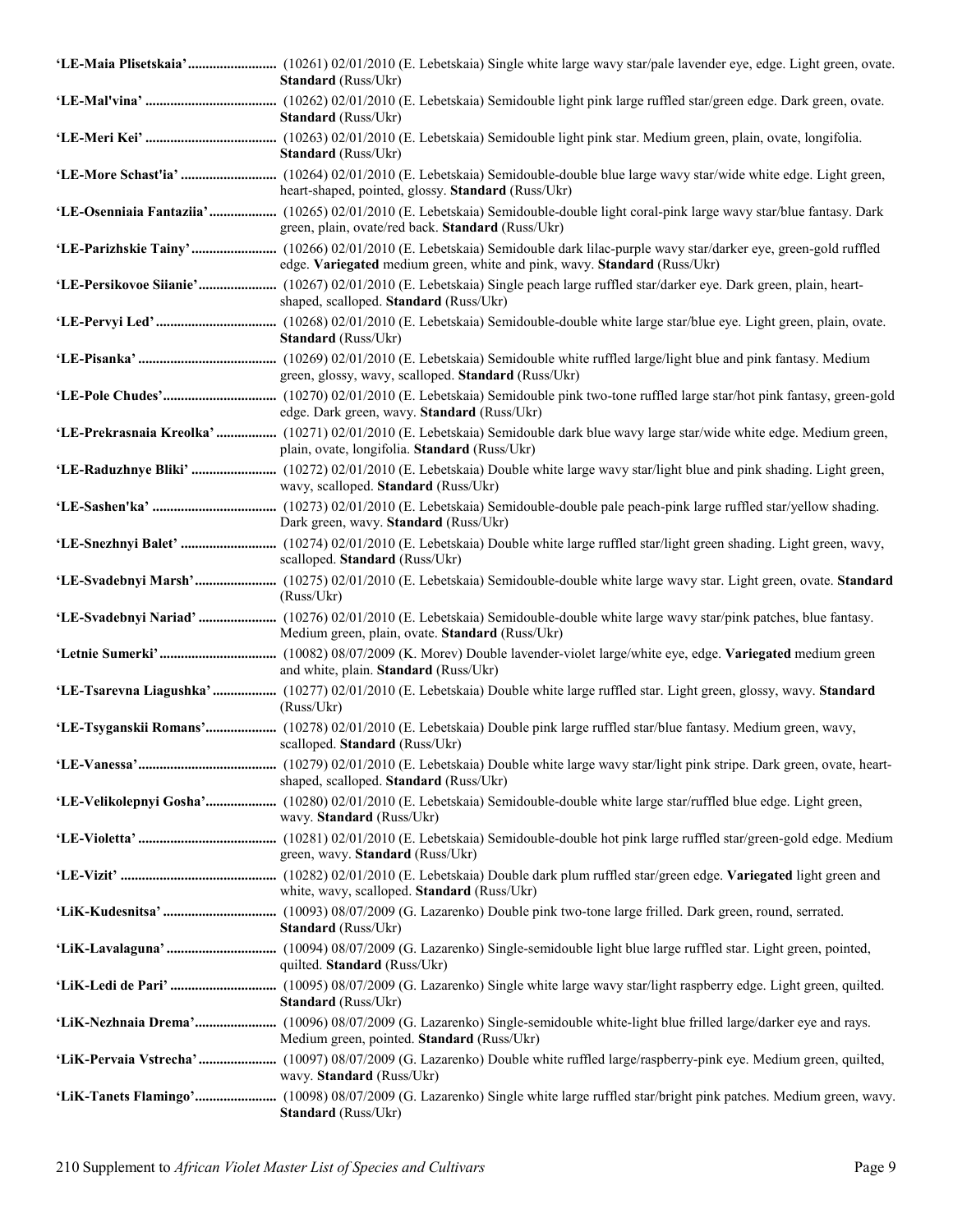| 'LiK-Tsvetochnyi Dozhd'' (10099) 08/07/2009 (G. Lazarenko) Single-semidouble light pink-lavender large star/darker eye, blue<br>fantasy. Medium green, pointed, quilted. Standard (Russ/Ukr) |
|----------------------------------------------------------------------------------------------------------------------------------------------------------------------------------------------|
| round, quilted. Standard (Russ/Ukr)                                                                                                                                                          |
| <b>Standard</b> (Russ/Ukr)                                                                                                                                                                   |
| round, quilted. Standard (Russ/Ukr)                                                                                                                                                          |
| heart-shaped/red back. Miniature                                                                                                                                                             |
| green, wavy/red back. Semiminiature                                                                                                                                                          |
| serrated girl foliage. Semiminiature                                                                                                                                                         |
| medium green and white, plain, pointed, quilted Semiminiature                                                                                                                                |
| (Russ/Ukr)                                                                                                                                                                                   |
| Semiminiature                                                                                                                                                                                |
| Variegated dark green and beige, quilted/red back. Standard                                                                                                                                  |
| pebbled, serrated. Standard                                                                                                                                                                  |
| edge. Variegated medium green and ivory, quilted. Standard                                                                                                                                   |
| Dark green, quilted, serrated/red back. Large                                                                                                                                                |
| maroon frilled edge. Medium green, quilted. Large                                                                                                                                            |
| pink edge. Dark green, serrated/red back. Standard                                                                                                                                           |
| 'Mac's Genuine Grannie's'  (9475) 09/29/2005 (G. McDonald) Single-semidouble dark blue-purple pansy. Medium green, ovate, quilted,<br>hairy. Semiminiature                                   |
| Semiminiature                                                                                                                                                                                |
| 'Mac's Scarlet Samurai' (10154) 11/06/2009 (G. McDonald) Single-semidouble coral-red pansy/purple fantasy. Medium green,<br>ovate. Semiminiature                                             |
| variable pink, plain. Semiminiature                                                                                                                                                          |
| 'Mac's Strawberries and Cream'  (10302) 04/08/2010 (G. McDonald) Single coral-red sticktite pansy/variable white eye. Medium green,<br>pointed, serrated. Semiminiature                      |
| 'Mac's Strawberry Sundae'  (G. McDonald) Single-semidouble coral-red pansy. Variegated medium green and white, ovate.<br>Semiminiature                                                       |
| hairy. Semiminiature                                                                                                                                                                         |
| wavy, serrated/red back. Standard                                                                                                                                                            |
| petals, white-yellow edge. Medium green, plain. Standard (Russ/Ukr)                                                                                                                          |
| and white, quilted, wavy, serrated. Standard                                                                                                                                                 |
| and white, quilted, wavy, serrated. Standard                                                                                                                                                 |
| medium green and white, quilted, wavy, serrated. Standard                                                                                                                                    |
| Variegated medium green and white, quilted. Standard                                                                                                                                         |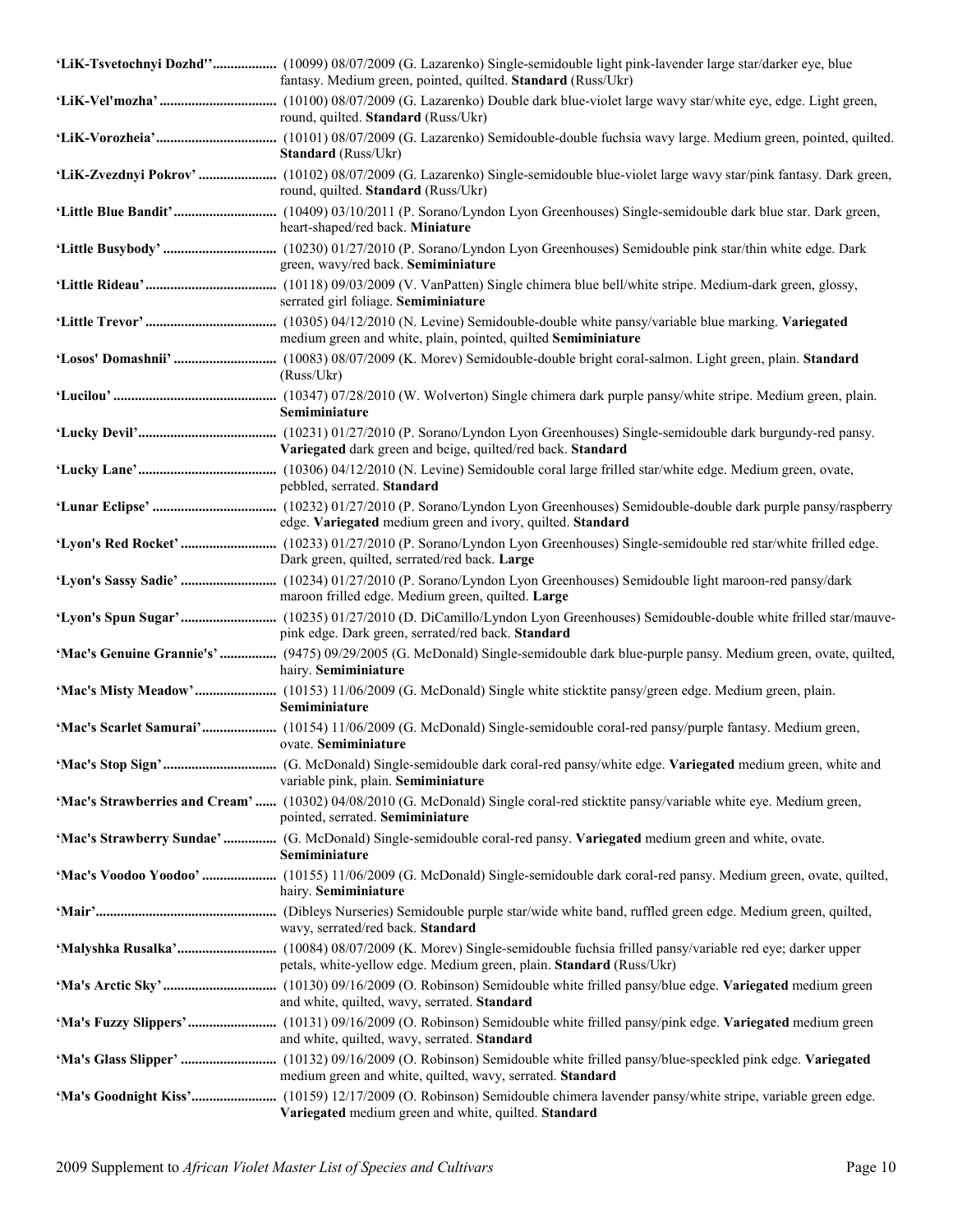| Variegated medium green and white, quilted. Standard                                                                                                                              |
|-----------------------------------------------------------------------------------------------------------------------------------------------------------------------------------|
| pointed, quilted, serrated. Standard                                                                                                                                              |
| and white, quilted, wavy, serrated. Standard                                                                                                                                      |
| white, quilted Standard                                                                                                                                                           |
| Variegated medium green and white, quilted. Standard                                                                                                                              |
| serrated. Standard                                                                                                                                                                |
| green, quilted. Standard                                                                                                                                                          |
|                                                                                                                                                                                   |
| green, serrated. Large                                                                                                                                                            |
| 'Misticheskaia Rusalka'  (10085) 08/07/2009 (K. Morev) Semidouble-double violet ruffled pansy/darker band, wide green edge.<br>Medium green, plain. Standard (Russ/Ukr)           |
| plain, quilted. Standard (ANZ 656, 2009)                                                                                                                                          |
|                                                                                                                                                                                   |
| green, quilted. Standard                                                                                                                                                          |
| 'Morgan's Angel Cloud' (10319) 07/24/2010 (C. Eros) Single-semidouble white pansy/variable magenta edge. Variegated medium<br>green and cream, plain. Miniature                   |
| 'Morgan's Arctic Chiller' (10320) 07/24/2010 (C. Eros) Double white pansy. Light green, plain. Miniature                                                                          |
| Semiminiature                                                                                                                                                                     |
| quilted, serrated. Semiminiature                                                                                                                                                  |
| 'Morgan's Brittany White'  (10323) 07/24/2010 (C. Eros) Single-semidouble white ruffled pansy. Variegated medium green and cream,<br>wavy. Miniature                              |
| 'Morgan's Declan Duff' (10324) 07/24/2010 (C. Eros) Single white pansy/fuchsia patches. Light green, plain. Miniature                                                             |
| 'Morgan's Drifter's Rose'  (10325) 07/24/2010 (C. Eros) Double white pansy/pink-green edge. Medium green, plain, quilted, serrated.<br><b>Miniature</b>                           |
| foliage. Semiminiature                                                                                                                                                            |
| 'Morgan's Fool's Thin Air'  (10327) 07/24/2010 (C. Eros) Single-semidouble white pansy/lavender patches. Light green, plain, quilted,<br>serrated. Semiminiature                  |
| 'Morgan's Frill Seeker'  (10328) 07/24/2010 (C. Eros) Semidouble-double pink ruffled/thin dark pink edge. Dark green, pointed/red<br>back. Miniature                              |
| Variegated medium green and cream, ruffled. Semiminiature                                                                                                                         |
| back. Miniature                                                                                                                                                                   |
| 'Morgan's Lady Chatterjee'  (10331) 07/24/2010 (C. Eros) Semidouble-double pink and white pansy/frilled green edge. Variegated<br>medium green and cream, ruffled. Semiminiature  |
| medium green and cream. Semiminiature                                                                                                                                             |
| 'Morgan's Miss Manners' (10333) 07/24/2010 (C. Eros) Semidouble-double white ruffled pansy/light pink eye, green edge.<br>Variegated medium green and cream, plain. Semiminiature |
| 'Morgan's Papua Pearl'  (10334) 07/24/2010 (C. Eros) Double white pansy/dark pink eye, green outer petals. Variegated medium<br>green and cream, plain, quilted. Semiminiature    |
| Semiminiature                                                                                                                                                                     |
| Miniature                                                                                                                                                                         |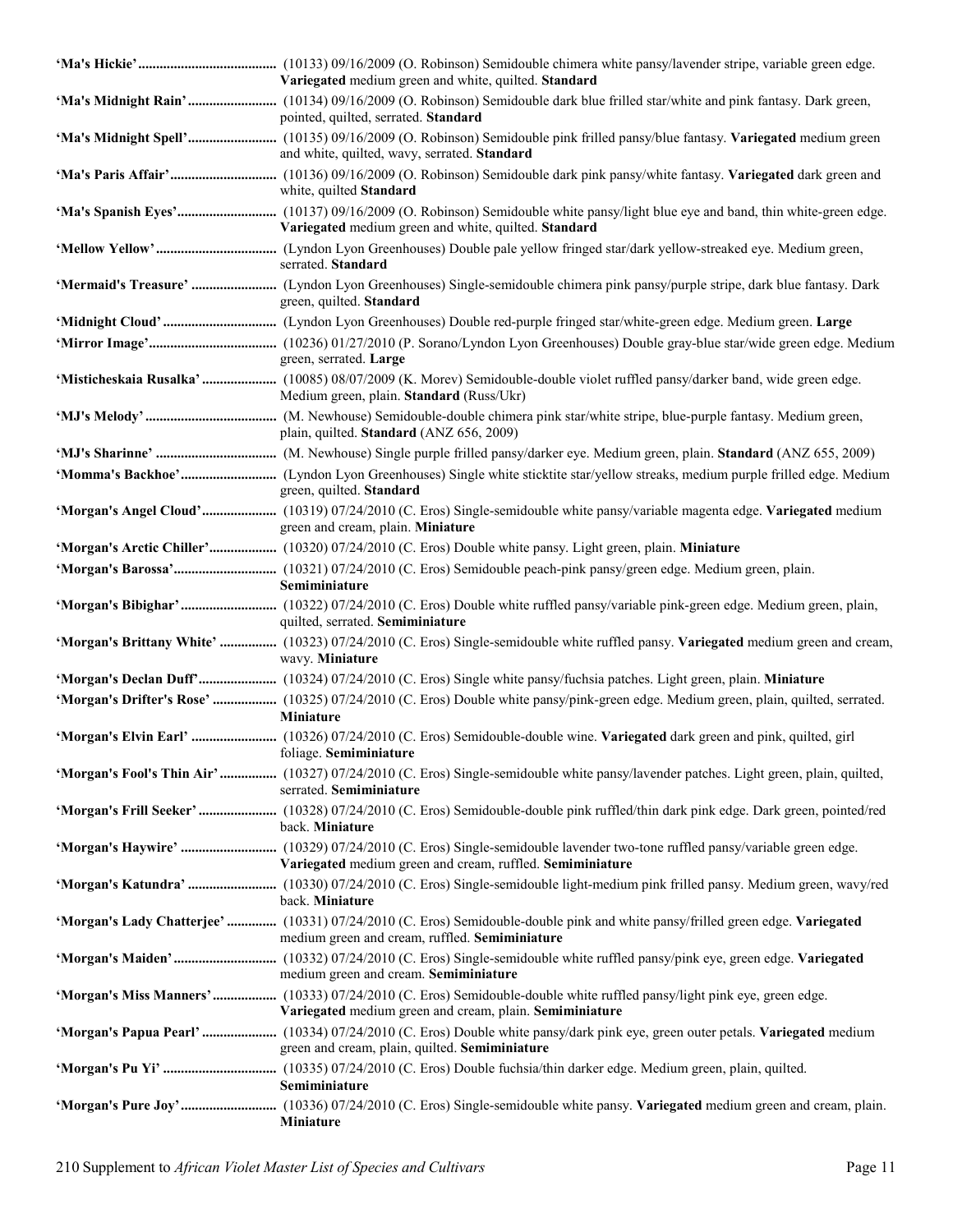| serrated. Semiminiature                                                                                                                                                                                                             |
|-------------------------------------------------------------------------------------------------------------------------------------------------------------------------------------------------------------------------------------|
| 'Morgan's Rose Cottage' (10338) 07/24/2010 (C. Eros) Double white frilled/pink-green edge. Variegated medium green and cream,<br>quilted, ruffled. Semiminiature                                                                    |
| green and cream, plain. Miniature                                                                                                                                                                                                   |
| 'Morgan's Virtuous Violet' (10340) 07/24/2010 (C. Eros) Semidouble-double lavender two-tone ruffled pansy. Variegated light green<br>and cream, quilted, wavy. Semiminiature                                                        |
| 'Morgan's Wild Thing'  (10341) 07/24/2010 (C. Eros) Double lavender ruffled/green outer petals. Medium green, serrated.<br>Miniature                                                                                                |
| wavy, serrated. Semiminiature                                                                                                                                                                                                       |
|                                                                                                                                                                                                                                     |
| 659, 2009)                                                                                                                                                                                                                          |
| quilted/red back. Standard                                                                                                                                                                                                          |
| ovate/red back. Standard                                                                                                                                                                                                            |
| cream, ovate, pointed/red back. Standard                                                                                                                                                                                            |
| Variegated dark green and cream, plain, pointed, serrated. Standard                                                                                                                                                                 |
| green, plain. Standard (Russ/Ukr)                                                                                                                                                                                                   |
| ovate, pointed, quilted Standard                                                                                                                                                                                                    |
| pointed, pebbled. Standard                                                                                                                                                                                                          |
|                                                                                                                                                                                                                                     |
| 'Optimara EverBeautiful' (Holtkamp) Single-semidouble purple and dark lavender frilled pansy/green edge. Dark green, plain, wavy,<br>scalloped, serrated/red back. Large (DAVS 1671)                                                |
| scalloped, serrated. Large (DAVS 1672)                                                                                                                                                                                              |
| green edge. Medium green, heart-shaped, glossy, hairy, wavy, scalloped. Large (DAVS 1703)                                                                                                                                           |
| 'Optimara EverHarmony'  (9124) 05/29/2002 (R. Holtkamp) Single white to pale pink sticktite frilled pansy/variable darker eye, band;<br>light green edge. Medium green, plain, glossy, hairy, wavy, scalloped. Standard (DAVS 1674) |
| scalloped, serrated. Large (DAVS 1675)                                                                                                                                                                                              |
| edge. Dark green, heart-shaped, glossy, hairy, wavy, scalloped/red back. Standard (DAVS 1676)                                                                                                                                       |
| 'Optimara EverPraise' (9126) 05/29/2002 (R. Holtkamp) Single medium blue sticktite pansy/light green frilled edge. Medium<br>green, heart-shaped, glossy, hairy, wavy, scalloped. Large (DAVS 1677)                                 |
| 'Optimara EverPrecious' (Holtkamp) Single white frilled sticktite pansy/thin lilac band, green edge. Dark green, plain, wavy,<br>scalloped, serrated. Large (DAVS 1678)                                                             |
| scalloped, serrated/red back. Large (DAVS 1679)                                                                                                                                                                                     |
| 'Optimara EverSpecial'  (Holtkamp) Single-semidouble purple-blue frilled pansy/white-green edge. Dark green, plain, wavy,<br>scalloped, serrated/red back. Large (DAVS 1680)                                                        |
| (DAVS 1681)                                                                                                                                                                                                                         |
| Dark green, quilted/red back. Standard                                                                                                                                                                                              |
| light lavender fantasy, frilled white edge. Medium green, quilted. Standard                                                                                                                                                         |
| light green and ivory. Large                                                                                                                                                                                                        |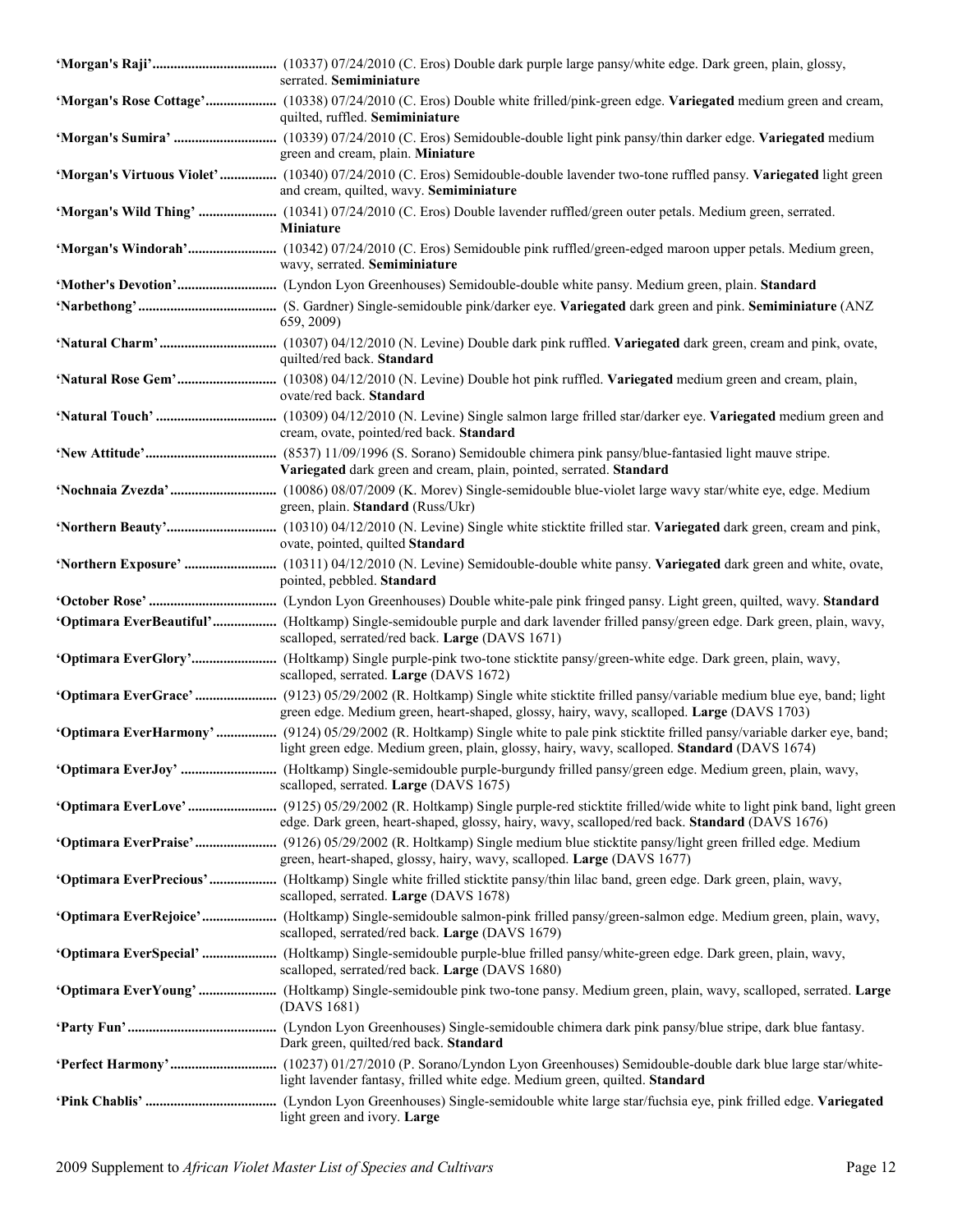| medium green and ivory. Standard                                                                                                                                                      |
|---------------------------------------------------------------------------------------------------------------------------------------------------------------------------------------|
| quilted. Standard                                                                                                                                                                     |
| green and beige. Small standard                                                                                                                                                       |
| Variegated medium green and cream, ovate, quilted. Semiminiature                                                                                                                      |
| Semiminiature                                                                                                                                                                         |
| pansy/red and variable blue fantasy; darker blush on upper petals. Variegated medium-dark green and beige,<br>ovate, quilted. Small standard                                          |
| quilted. Standard                                                                                                                                                                     |
| Standard (Russ/Ukr)                                                                                                                                                                   |
| quilted. Standard                                                                                                                                                                     |
|                                                                                                                                                                                       |
| <b>Standard</b>                                                                                                                                                                       |
|                                                                                                                                                                                       |
| dark pink edge. Dark green, wavy/red back. Standard trailer                                                                                                                           |
| green, quilted. Standard trailer                                                                                                                                                      |
|                                                                                                                                                                                       |
| (ANZ 651, 2009)                                                                                                                                                                       |
| 'Rob's Afghanistan Banana Stand' (10160) 12/17/2009 (R. Robinson) Semidouble chimera blue star/white stripe. Crown variegated medium<br>green, beige and gold, pointed. Semiminiature |
| pointed/red back. Semiminiature                                                                                                                                                       |
| medium green and white, round, quilted, serrated. Semiminiature                                                                                                                       |
| green, beige and gold, pointed. Semiminiature                                                                                                                                         |
|                                                                                                                                                                                       |
| variegated medium green, beige and gold, pointed. Semiminiature                                                                                                                       |
| medium green, yellow and white, plain, round. Semiminiature                                                                                                                           |
| 'Rob's Pokpong Padungpong'  (10163) 12/17/2009 (R. Robinson) Semidouble chimera white star/blue stripe. Crown variegated medium<br>green, beige and gold, pointed. Semiminiature      |
| pointed/red back. Semiminiature                                                                                                                                                       |
| Medium green, serrated. Standard                                                                                                                                                      |
| pointed. Miniature                                                                                                                                                                    |
| <b>Standard</b>                                                                                                                                                                       |
| green and white, plain. Standard (Russ/Ukr)                                                                                                                                           |
| 'Rrav's Hannah Leigh' (10143) 09/20/2009 (L. Nesvacil) Double fuchsia. Medium green, plain, glossy. Miniature                                                                         |
| scalloped/red back. Standard                                                                                                                                                          |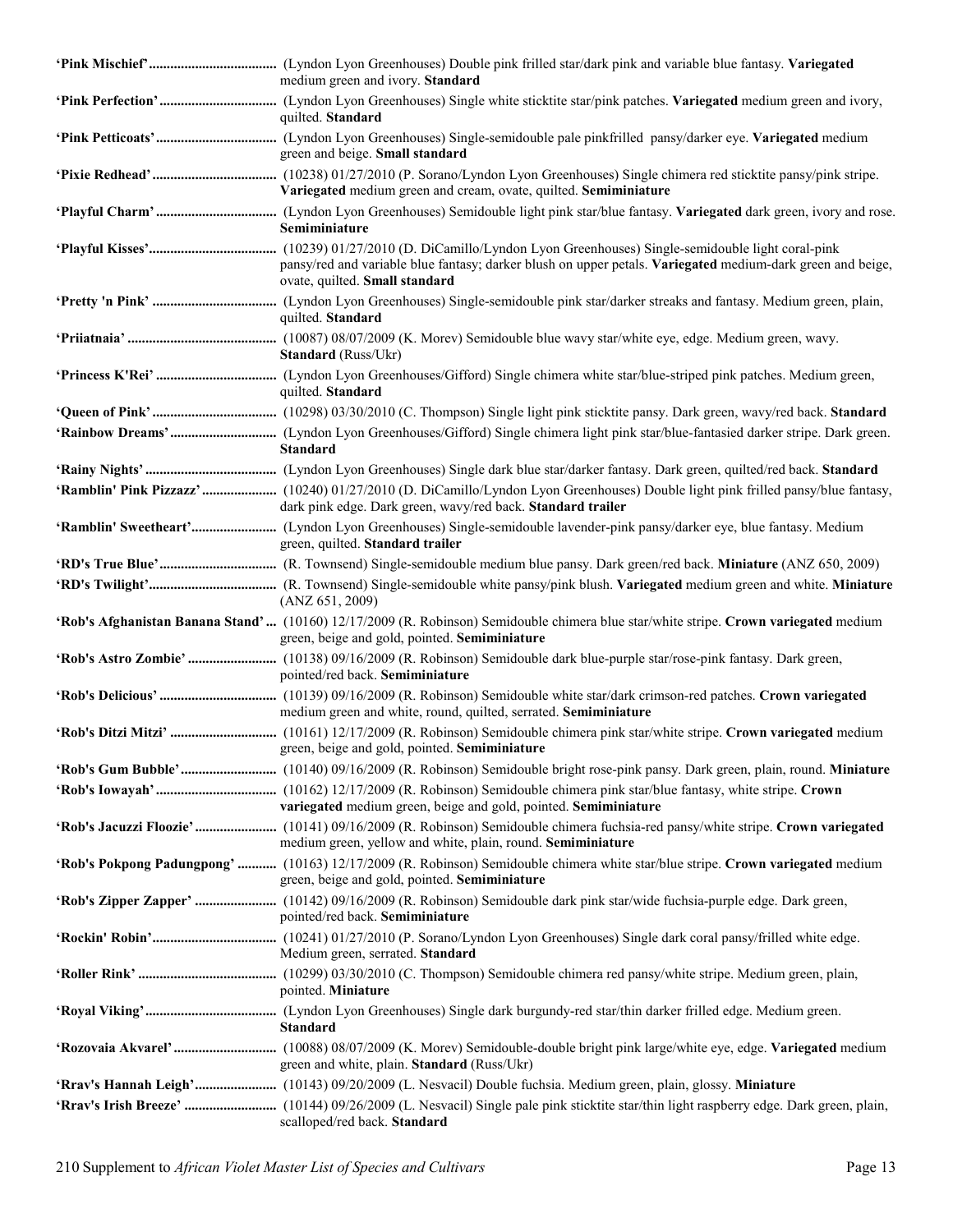| scalloped. Standard                                                                                                                                                               |
|-----------------------------------------------------------------------------------------------------------------------------------------------------------------------------------|
| green edge. Medium green, quilted. Standard                                                                                                                                       |
| and tan, quilted, serrated/red back. Standard                                                                                                                                     |
| serrated Standard                                                                                                                                                                 |
| green, quilted, glossy, wavy, scalloped. Standard                                                                                                                                 |
|                                                                                                                                                                                   |
| green, quilted, serrated. Standard                                                                                                                                                |
| 'Rrav's Scottish Tartan' (10284) 03/05/2010 (L. Nesvacil) Single white star/variable blue and yellow mottling and streaks. Medium<br>green, quilted, hairy, scalloped. Standard   |
| 'Rrav's Scottish Twilight'  (10313) 04/19/2010 (L. Nesvacil) Single pale lavender frilled pansy/white upper petals. Medium green,<br>plain, glossy, scalloped. Standard           |
| scalloped. Standard (Russ/Ukr)                                                                                                                                                    |
| ovate. Standard (Russ/Ukr)                                                                                                                                                        |
| green, ovate, scalloped. Standard (Russ/Ukr)                                                                                                                                      |
| 'RS-Nezhnoe Prikosnovenie'  (10288) 03/22/2010 (S. Repkina) Semidouble white-cream wavy large. Dark green, ovate, scalloped.<br>Standard (Russ/Ukr)                               |
| 'RS-Raznoperistaia Ptichka'  (10289) 03/22/2010 (S. Repkina) Single white large wavy star/bright pink patches, blue fantasy. Dark green,<br>ovate, scalloped. Standard (Russ/Ukr) |
| Standard (Russ/Ukr)                                                                                                                                                               |
| pointed. Standard (Russ/Ukr)                                                                                                                                                      |
| green, wavy. Standard (Russ/Ukr)                                                                                                                                                  |
| scalloped. Standard (Russ/Ukr)                                                                                                                                                    |
| medium green, white and pink, ovate. Standard (Russ/Ukr)                                                                                                                          |
| white edge. Dark green/red back. Standard                                                                                                                                         |
| ivory, wavy. Standard                                                                                                                                                             |
| <b>Standard</b>                                                                                                                                                                   |
| <b>Standard</b>                                                                                                                                                                   |
| Dark green/red back. Standard                                                                                                                                                     |
| <b>Standard</b>                                                                                                                                                                   |
| girl foliage. Standard                                                                                                                                                            |
| dark maroon tips. Crown variegated light green, yellow and beige, ovate. Semiminiature                                                                                            |
| Medium green, quilted. Standard                                                                                                                                                   |
| edge. Medium green, plain. Standard                                                                                                                                               |
| <b>Standard</b>                                                                                                                                                                   |

2009 Supplement to *African Violet Master List of Species and Cultivars* Page 14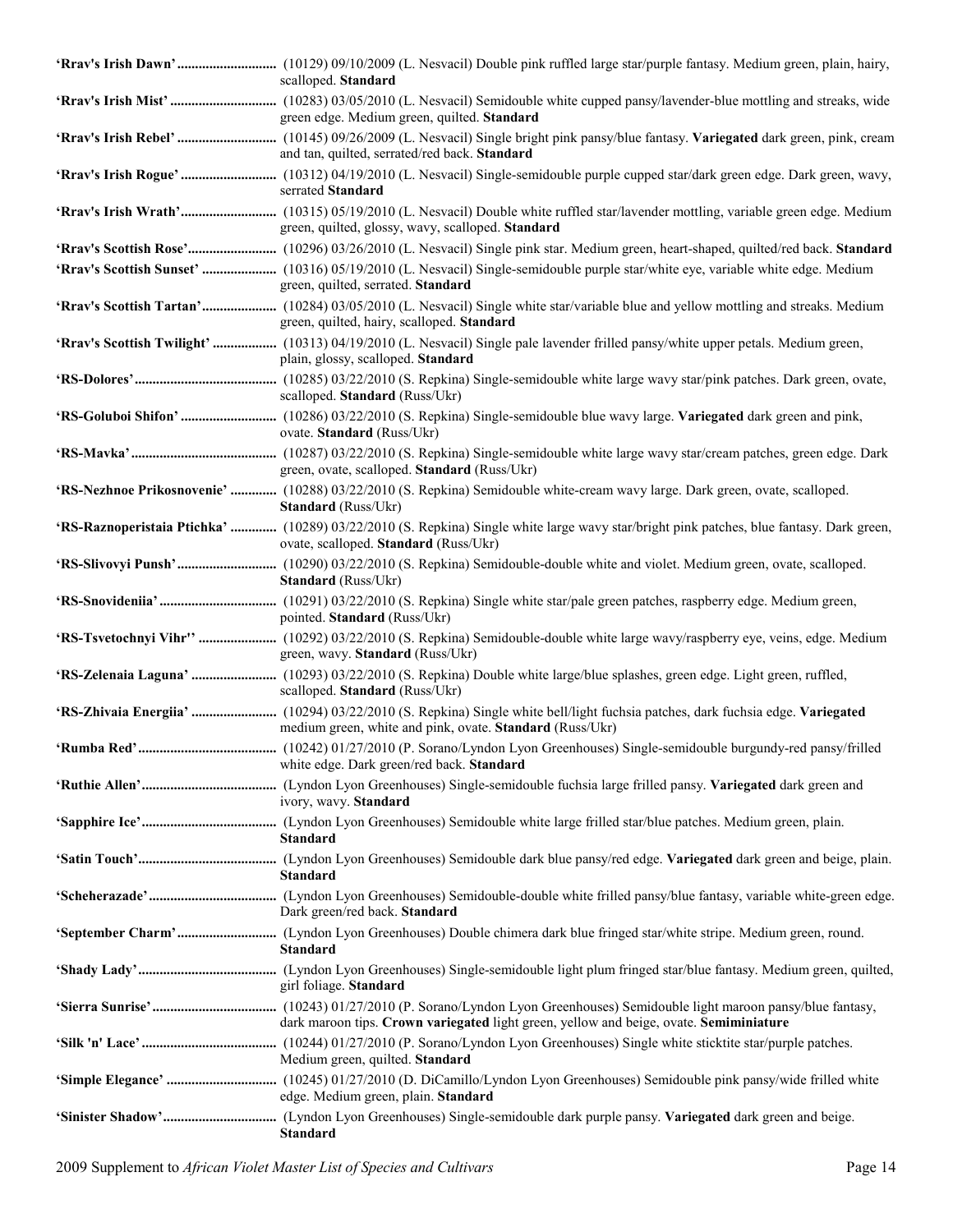| <b>Standard</b>                                                                                 |
|-------------------------------------------------------------------------------------------------|
| pink edge. Dark green, quilted. Standard                                                        |
| Medium green, quilted, serrated. Standard                                                       |
| fantasy, dark plum frilled edge. Dark green, serrated/red back. Standard                        |
| white. Standard                                                                                 |
| frilled pink edge. Variegated light green and beige, quilted. Standard                          |
| Large                                                                                           |
|                                                                                                 |
| 2006)                                                                                           |
| fantasy. Dark green, serrated/red back. Semiminiature                                           |
| Semiminiature                                                                                   |
| stripe, thin raspberry edge. Variegated medium green and ivory, ovate, quilted. Standard        |
| medium-dark green and beige, quilted. Standard                                                  |
| rose, quilted. Standard                                                                         |
| rose. Semiminiature                                                                             |
| fantasy, dark raspberry band, thin white-light pink edge. Light green, plain, quilted. Standard |
| trailer                                                                                         |
| petals. Medium green, quilted. Standard                                                         |
| trailer                                                                                         |
| ivory, plain. Standard                                                                          |
| petals, variable burgundy and light pink fantasy. Dark green, plain/red back. Standard          |
| Variegated medium green and white, pointed, scalloped. Standard trailer                         |
| fantasy. Dark green, quilted/red back. Standard                                                 |
| <b>Standard</b>                                                                                 |
|                                                                                                 |
| plain. Standard (Russ/Ukr)                                                                      |
|                                                                                                 |
| Semiminiature                                                                                   |
| green and white, pointed. Standard                                                              |
| <b>Standard</b>                                                                                 |
|                                                                                                 |